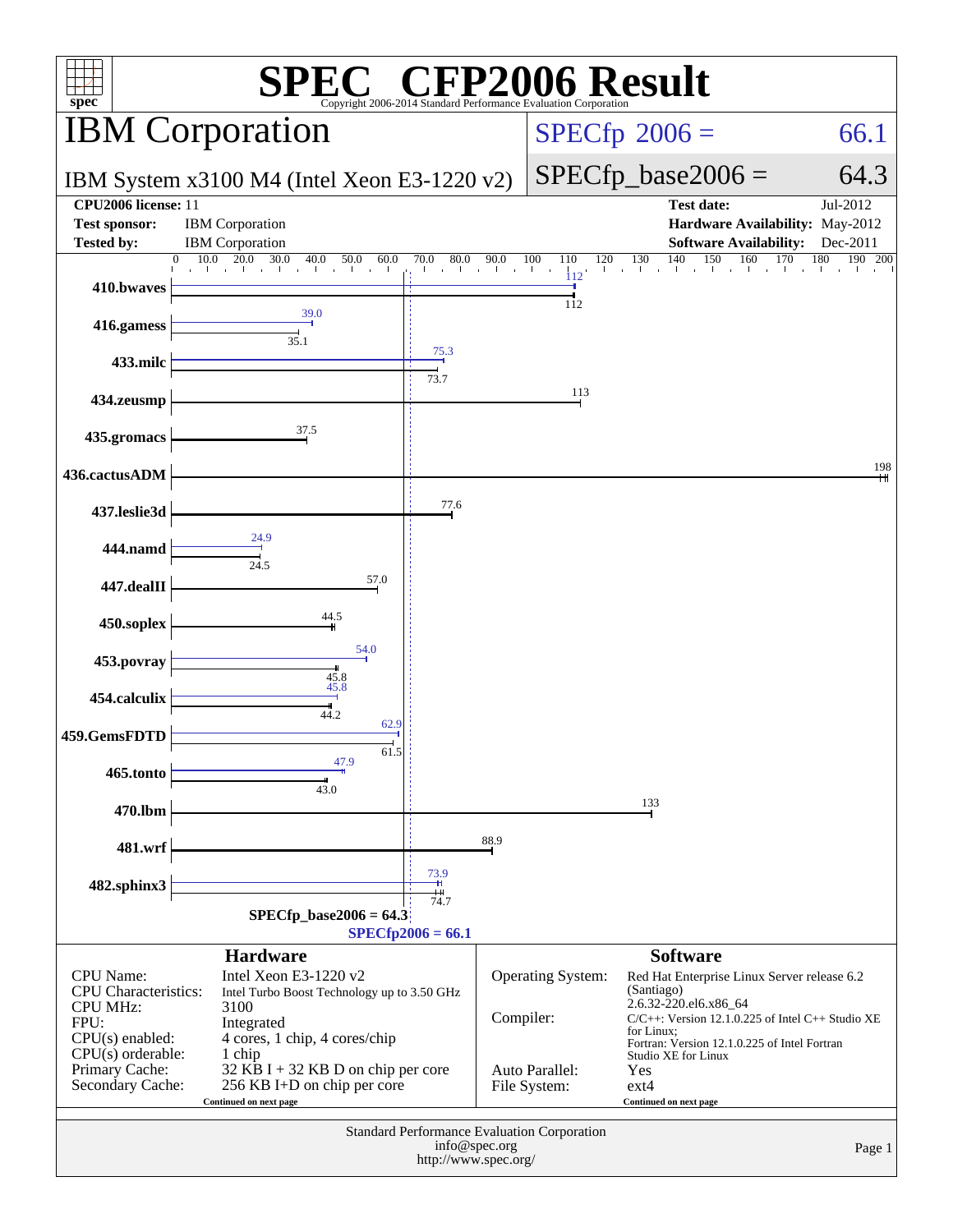

## IBM Corporation

#### $SPECfp2006 = 66.1$  $SPECfp2006 = 66.1$

IBM System x3100 M4 (Intel Xeon E3-1220 v2)

 $SPECfp\_base2006 = 64.3$ 

| <b>CPU2006 license: 11</b>                                                 |                                                                                                                    |                                                                                    | <b>Test date:</b><br>Jul-2012                              |  |
|----------------------------------------------------------------------------|--------------------------------------------------------------------------------------------------------------------|------------------------------------------------------------------------------------|------------------------------------------------------------|--|
| <b>Test sponsor:</b>                                                       | <b>IBM</b> Corporation                                                                                             |                                                                                    | <b>Hardware Availability: May-2012</b>                     |  |
| <b>Tested by:</b>                                                          | <b>IBM</b> Corporation                                                                                             |                                                                                    | <b>Software Availability:</b><br>$Dec-2011$                |  |
| L3 Cache:<br>Other Cache:<br>Memory:<br>Disk Subsystem:<br>Other Hardware: | 8 MB I+D on chip per chip<br>None<br>16 GB (2 x 8 GB 2Rx8 PC3-12800E-11, ECC)<br>1 x 250 GB SATA, 7200 RPM<br>None | <b>System State:</b><br><b>Base Pointers:</b><br>Peak Pointers:<br>Other Software: | Run level 3 (multi-user)<br>64-bit<br>$32/64$ -bit<br>None |  |

| <b>Results Table</b>                                                                                     |                |              |                |             |                |       |                |              |                |              |                |              |
|----------------------------------------------------------------------------------------------------------|----------------|--------------|----------------|-------------|----------------|-------|----------------|--------------|----------------|--------------|----------------|--------------|
|                                                                                                          | <b>Base</b>    |              |                | <b>Peak</b> |                |       |                |              |                |              |                |              |
| <b>Benchmark</b>                                                                                         | <b>Seconds</b> | <b>Ratio</b> | <b>Seconds</b> | Ratio       | <b>Seconds</b> | Ratio | <b>Seconds</b> | <b>Ratio</b> | <b>Seconds</b> | <b>Ratio</b> | <b>Seconds</b> | <b>Ratio</b> |
| 410.bwayes                                                                                               | 122            | 111          | 122            | 112         | 122            | 112   | 122            | 112          | 122            | <b>112</b>   | 121            | 112          |
| 416.gamess                                                                                               | 558            | 35.1         | 558            | 35.1        | 558            | 35.1  | 503            | 38.9         | 502            | 39.0         | 502            | 39.0         |
| $433$ .milc                                                                                              | 125            | 73.6         | 124            | 73.7        | 124            | 73.8  | 122            | 75.3         | 122            | 75.4         | 122            | 75.3         |
| 434.zeusmp                                                                                               | 80.2           | 113          | 80.2           | 113         | 80.2           | 113   | 80.2           | 113          | 80.2           | 113          | 80.2           | <b>113</b>   |
| 435 gromacs                                                                                              | 191            | 37.5         | 190            | 37.5        | 191            | 37.5  | 191            | 37.5         | 190            | 37.5         | <b>191</b>     | 37.5         |
| 436.cactusADM                                                                                            | 60.8           | 197          | 60.4           | 198         | 60.2           | 199   | 60.8           | 197          | 60.4           | 198          | 60.2           | 199          |
| 437.leslie3d                                                                                             | 121            | 77.6         | 121            | 77.8        | 121            | 77.5  | 121            | 77.6         | 121            | 77.8         | 121            | 77.5         |
| 444.namd                                                                                                 | 328            | 24.5         | 328            | 24.5        | 328            | 24.5  | 322            | 24.9         | 322            | 24.9         | 322            | 24.9         |
| 447.dealII                                                                                               | 200            | 57.1         | 201            | 57.0        | 201            | 57.0  | 200            | 57.1         | 201            | 57.0         | 201            | 57.0         |
| $450$ .soplex                                                                                            | 188            | 44.4         | 188            | 44.5        | 185            | 45.1  | 188            | 44.4         | 188            | 44.5         | 185            | 45.1         |
| 453.povray                                                                                               | 116            | 45.8         | 115            | 46.1        | 117            | 45.4  | 98.4           | 54.1         | 98.5           | 54.0         | 98.6           | 54.0         |
| 454.calculix                                                                                             | 186            | 44.3         | 189            | 43.6        | 187            | 44.2  | 180            | 45.8         | 180            | 45.9         | <b>180</b>     | 45.8         |
| 459.GemsFDTD                                                                                             | 173            | 61.3         | 173            | 61.5        | 173            | 61.5  | 169            | 62.8         | 169            | 62.9         | 169            | 62.9         |
| 465.tonto                                                                                                | 231            | 42.6         | 229            | 43.1        | 229            | 43.0  | 208            | 47.3         | 205            | 47.9         | 205            | 47.9         |
| 470.1bm                                                                                                  | 103            | 133          | 103            | 133         | 103            | 133   | 103            | 133          | 103            | 133          | 103            | 133          |
| 481.wrf                                                                                                  | 126            | 88.9         | 126            | 88.8        | 126            | 88.9  | 126            | 88.9         | 126            | 88.8         | 126            | 88.9         |
| $482$ .sphinx $3$                                                                                        | 261            | 74.7         | 259            | 75.3        | 266            | 73.1  | 264            | 73.7         | 260            | 74.9         | 264            | <u>73.9</u>  |
| Results appear in the order in which they were run. Bold underlined text indicates a median measurement. |                |              |                |             |                |       |                |              |                |              |                |              |

#### **[Operating System Notes](http://www.spec.org/auto/cpu2006/Docs/result-fields.html#OperatingSystemNotes)**

Stack size set to unlimited using "ulimit -s unlimited"

#### **[Platform Notes](http://www.spec.org/auto/cpu2006/Docs/result-fields.html#PlatformNotes)**

 BIOS Settings: Turbo Mode enabled in BIOS C-State enabled in BIOS Sysinfo program /root/SPECcpu1.2/config/sysinfo.rev6800 \$Rev: 6800 \$ \$Date:: 2011-10-11 #\$ 6f2ebdff5032aaa42e583f96b07f99d3 running on localhost.localdomain Fri Jul 6 04:24:07 2012

 This section contains SUT (System Under Test) info as seen by some common utilities. To remove or add to this section, see: <http://www.spec.org/cpu2006/Docs/config.html#sysinfo> Continued on next page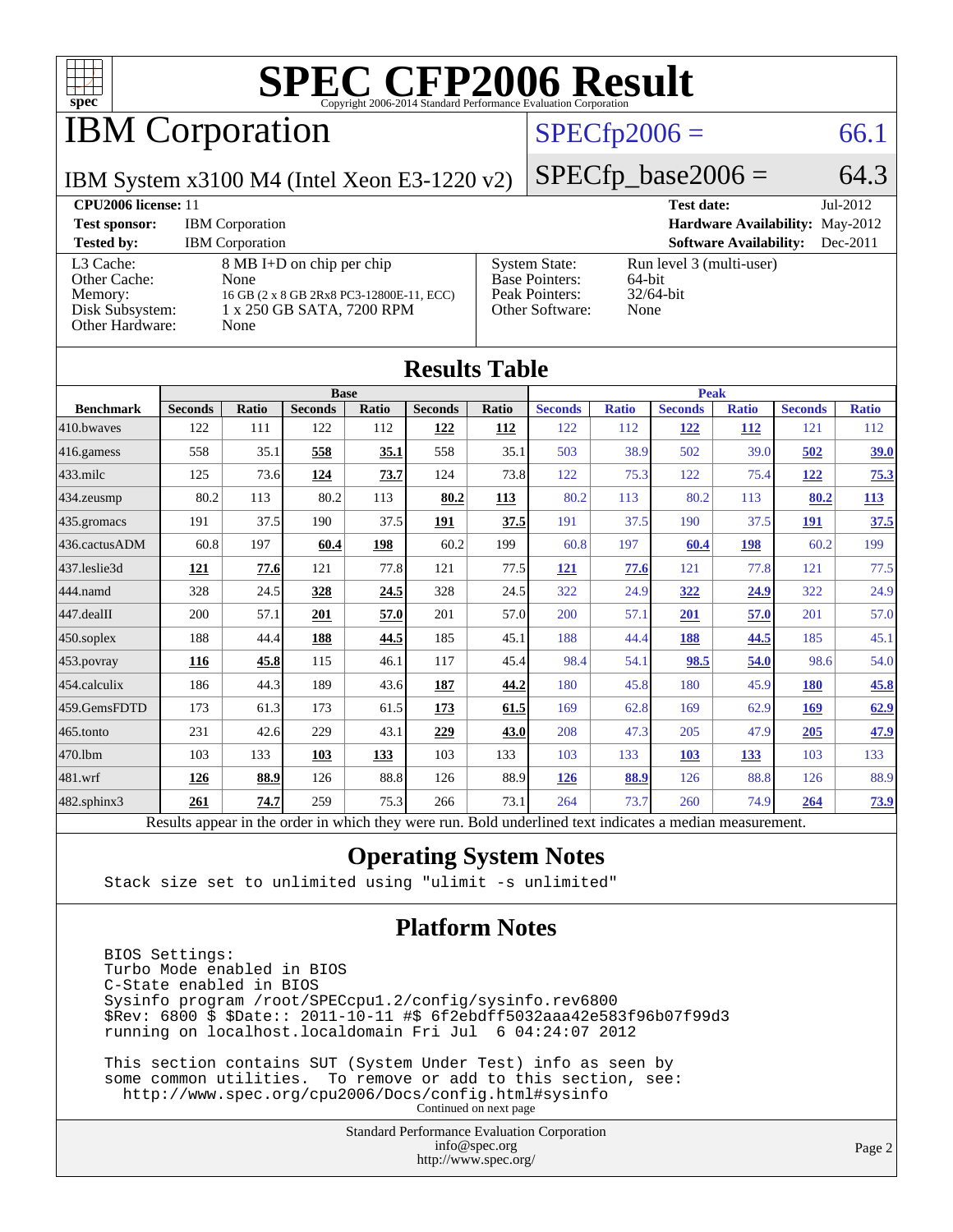

**IBM** Corporation

 $SPECTp2006 = 66.1$ 

IBM System x3100 M4 (Intel Xeon E3-1220 v2)

**[Test sponsor:](http://www.spec.org/auto/cpu2006/Docs/result-fields.html#Testsponsor)** IBM Corporation **[Hardware Availability:](http://www.spec.org/auto/cpu2006/Docs/result-fields.html#HardwareAvailability)** May-2012

 $SPECTp\_base2006 = 64.3$ **[CPU2006 license:](http://www.spec.org/auto/cpu2006/Docs/result-fields.html#CPU2006license)** 11 **[Test date:](http://www.spec.org/auto/cpu2006/Docs/result-fields.html#Testdate)** Jul-2012

**[Tested by:](http://www.spec.org/auto/cpu2006/Docs/result-fields.html#Testedby)** IBM Corporation **[Software Availability:](http://www.spec.org/auto/cpu2006/Docs/result-fields.html#SoftwareAvailability)** Dec-2011

#### **[Platform Notes \(Continued\)](http://www.spec.org/auto/cpu2006/Docs/result-fields.html#PlatformNotes)**

 From /proc/cpuinfo model name : Intel(R) Xeon(R) CPU E3-1220 V2 @ 3.10GHz 1 "physical id"s (chips) 4 "processors" cores, siblings (Caution: counting these is hw and system dependent. The following excerpts from /proc/cpuinfo might not be reliable. Use with caution.) cpu cores : 4 siblings : 4 physical 0: cores 0 1 2 3 cache size : 8192 KB From /proc/meminfo<br>MemTotal: 16322724 kB HugePages\_Total: 0<br>Hugepagesize: 2048 kB Hugepagesize: /usr/bin/lsb\_release -d Red Hat Enterprise Linux Server release 6.2 (Santiago) From /etc/\*release\* /etc/\*version\* redhat-release: Red Hat Enterprise Linux Server release 6.2 (Santiago) system-release: Red Hat Enterprise Linux Server release 6.2 (Santiago) system-release-cpe: cpe:/o:redhat:enterprise\_linux:6server:ga:server uname -a: Linux localhost.localdomain 2.6.32-220.el6.x86\_64 #1 SMP Wed Nov 9 08:03:13 EST 2011 x86\_64 x86\_64 x86\_64 GNU/Linux run-level 3 Jul 5 11:15 SPEC is set to: /root/SPECcpul.2<br>Filesystem Type Size U Type Size Used Avail Use% Mounted on /dev/mapper/VolGroup-lv\_root ext4 50G 35G 13G 74% / Additional information from dmidecode: Memory: 2x Micron 18JSF1G72AZ-1G6D1 8 GB 1600 MHz 2 rank (End of data from sysinfo program)

#### **[General Notes](http://www.spec.org/auto/cpu2006/Docs/result-fields.html#GeneralNotes)**

Environment variables set by runspec before the start of the run:  $KMP$  AFFINITY = "granularity=fine, scatter" LD\_LIBRARY\_PATH = "/root/SPECcpu1.2/libs/32:/root/SPECcpu1.2/libs/64" OMP\_NUM\_THREADS = "4"

 Binaries compiled on a system with 1x Core i7-860 CPU + 8GB Continued on next page

> Standard Performance Evaluation Corporation [info@spec.org](mailto:info@spec.org) <http://www.spec.org/>

Page 3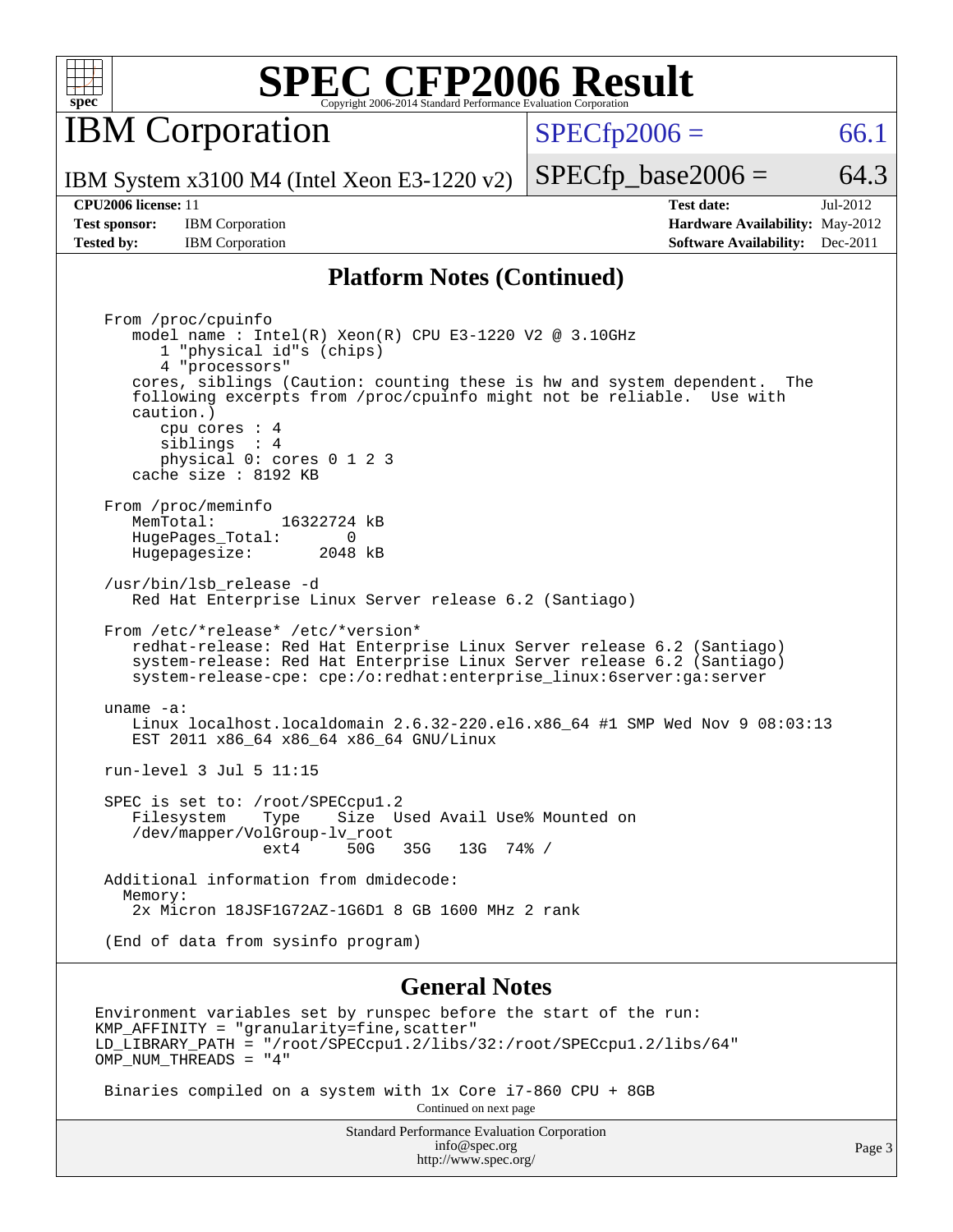

## IBM Corporation

 $SPECTp2006 = 66.1$ 

IBM System x3100 M4 (Intel Xeon E3-1220 v2)

**[Test sponsor:](http://www.spec.org/auto/cpu2006/Docs/result-fields.html#Testsponsor)** IBM Corporation **[Hardware Availability:](http://www.spec.org/auto/cpu2006/Docs/result-fields.html#HardwareAvailability)** May-2012

**[CPU2006 license:](http://www.spec.org/auto/cpu2006/Docs/result-fields.html#CPU2006license)** 11 **[Test date:](http://www.spec.org/auto/cpu2006/Docs/result-fields.html#Testdate)** Jul-2012 **[Tested by:](http://www.spec.org/auto/cpu2006/Docs/result-fields.html#Testedby)** IBM Corporation **[Software Availability:](http://www.spec.org/auto/cpu2006/Docs/result-fields.html#SoftwareAvailability)** Dec-2011

 $SPECTp\_base2006 = 64.3$ 

#### **[General Notes \(Continued\)](http://www.spec.org/auto/cpu2006/Docs/result-fields.html#GeneralNotes)**

 memory using RHEL5.5 Transparent Huge Pages enabled with: echo always > /sys/kernel/mm/redhat\_transparent\_hugepage/enabled

## **[Base Compiler Invocation](http://www.spec.org/auto/cpu2006/Docs/result-fields.html#BaseCompilerInvocation)**

[C benchmarks](http://www.spec.org/auto/cpu2006/Docs/result-fields.html#Cbenchmarks):  $\text{icc}$   $-\text{m64}$ 

[C++ benchmarks:](http://www.spec.org/auto/cpu2006/Docs/result-fields.html#CXXbenchmarks) [icpc -m64](http://www.spec.org/cpu2006/results/res2012q3/cpu2006-20120710-23530.flags.html#user_CXXbase_intel_icpc_64bit_bedb90c1146cab66620883ef4f41a67e)

[Fortran benchmarks](http://www.spec.org/auto/cpu2006/Docs/result-fields.html#Fortranbenchmarks): [ifort -m64](http://www.spec.org/cpu2006/results/res2012q3/cpu2006-20120710-23530.flags.html#user_FCbase_intel_ifort_64bit_ee9d0fb25645d0210d97eb0527dcc06e)

[Benchmarks using both Fortran and C](http://www.spec.org/auto/cpu2006/Docs/result-fields.html#BenchmarksusingbothFortranandC): [icc -m64](http://www.spec.org/cpu2006/results/res2012q3/cpu2006-20120710-23530.flags.html#user_CC_FCbase_intel_icc_64bit_0b7121f5ab7cfabee23d88897260401c) [ifort -m64](http://www.spec.org/cpu2006/results/res2012q3/cpu2006-20120710-23530.flags.html#user_CC_FCbase_intel_ifort_64bit_ee9d0fb25645d0210d97eb0527dcc06e)

## **[Base Portability Flags](http://www.spec.org/auto/cpu2006/Docs/result-fields.html#BasePortabilityFlags)**

| 410.bwaves: -DSPEC CPU LP64                 |                                                                |
|---------------------------------------------|----------------------------------------------------------------|
| 416.gamess: -DSPEC_CPU_LP64                 |                                                                |
| 433.milc: -DSPEC CPU LP64                   |                                                                |
| 434.zeusmp: -DSPEC_CPU_LP64                 |                                                                |
| 435.gromacs: -DSPEC_CPU_LP64 -nofor_main    |                                                                |
| 436.cactusADM: -DSPEC CPU LP64 -nofor main  |                                                                |
| 437.leslie3d: -DSPEC CPU LP64               |                                                                |
| 444.namd: -DSPEC CPU LP64                   |                                                                |
| 447.dealII: -DSPEC CPU LP64                 |                                                                |
| 450.soplex: -DSPEC_CPU_LP64                 |                                                                |
| 453.povray: -DSPEC_CPU_LP64                 |                                                                |
| 454.calculix: - DSPEC CPU LP64 - nofor main |                                                                |
| 459.GemsFDTD: - DSPEC_CPU LP64              |                                                                |
| 465.tonto: - DSPEC CPU LP64                 |                                                                |
| 470.1bm: - DSPEC CPU LP64                   |                                                                |
|                                             | 481.wrf: -DSPEC CPU_LP64 -DSPEC_CPU_CASE_FLAG -DSPEC_CPU_LINUX |
| 482.sphinx3: -DSPEC CPU LP64                |                                                                |

### **[Base Optimization Flags](http://www.spec.org/auto/cpu2006/Docs/result-fields.html#BaseOptimizationFlags)**

[C benchmarks](http://www.spec.org/auto/cpu2006/Docs/result-fields.html#Cbenchmarks): [-xAVX](http://www.spec.org/cpu2006/results/res2012q3/cpu2006-20120710-23530.flags.html#user_CCbase_f-xAVX) [-ipo](http://www.spec.org/cpu2006/results/res2012q3/cpu2006-20120710-23530.flags.html#user_CCbase_f-ipo) [-O3](http://www.spec.org/cpu2006/results/res2012q3/cpu2006-20120710-23530.flags.html#user_CCbase_f-O3) [-no-prec-div](http://www.spec.org/cpu2006/results/res2012q3/cpu2006-20120710-23530.flags.html#user_CCbase_f-no-prec-div) [-static](http://www.spec.org/cpu2006/results/res2012q3/cpu2006-20120710-23530.flags.html#user_CCbase_f-static) [-parallel](http://www.spec.org/cpu2006/results/res2012q3/cpu2006-20120710-23530.flags.html#user_CCbase_f-parallel) [-opt-prefetch](http://www.spec.org/cpu2006/results/res2012q3/cpu2006-20120710-23530.flags.html#user_CCbase_f-opt-prefetch)

[-ansi-alias](http://www.spec.org/cpu2006/results/res2012q3/cpu2006-20120710-23530.flags.html#user_CCbase_f-ansi-alias)

[C++ benchmarks:](http://www.spec.org/auto/cpu2006/Docs/result-fields.html#CXXbenchmarks)

[-xAVX](http://www.spec.org/cpu2006/results/res2012q3/cpu2006-20120710-23530.flags.html#user_CXXbase_f-xAVX) [-ipo](http://www.spec.org/cpu2006/results/res2012q3/cpu2006-20120710-23530.flags.html#user_CXXbase_f-ipo) [-O3](http://www.spec.org/cpu2006/results/res2012q3/cpu2006-20120710-23530.flags.html#user_CXXbase_f-O3) [-no-prec-div](http://www.spec.org/cpu2006/results/res2012q3/cpu2006-20120710-23530.flags.html#user_CXXbase_f-no-prec-div) [-static](http://www.spec.org/cpu2006/results/res2012q3/cpu2006-20120710-23530.flags.html#user_CXXbase_f-static) [-opt-prefetch](http://www.spec.org/cpu2006/results/res2012q3/cpu2006-20120710-23530.flags.html#user_CXXbase_f-opt-prefetch) [-ansi-alias](http://www.spec.org/cpu2006/results/res2012q3/cpu2006-20120710-23530.flags.html#user_CXXbase_f-ansi-alias)

Continued on next page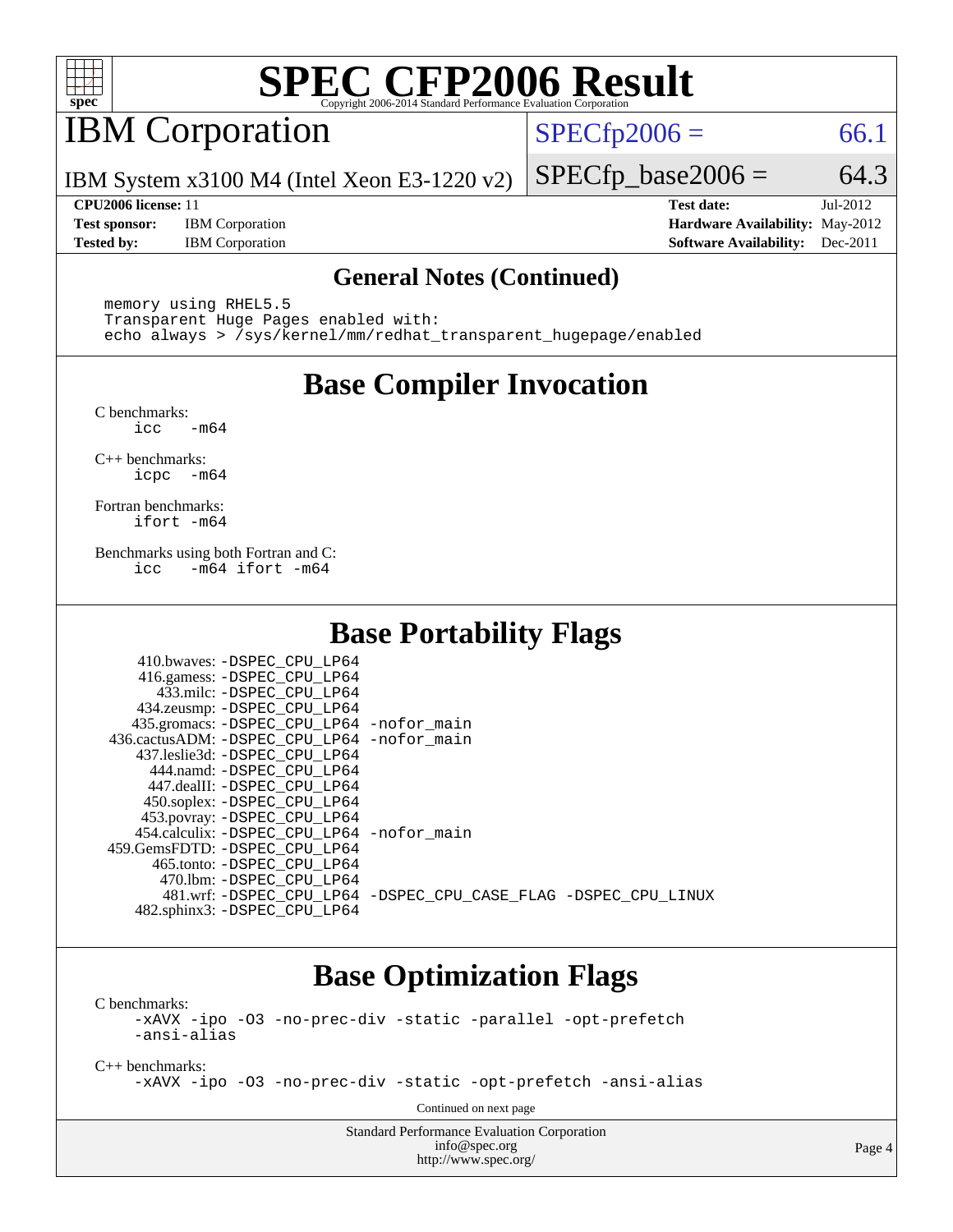

**IBM** Corporation

 $SPECTp2006 = 66.1$ 

IBM System x3100 M4 (Intel Xeon E3-1220 v2)

**[Tested by:](http://www.spec.org/auto/cpu2006/Docs/result-fields.html#Testedby)** IBM Corporation **[Software Availability:](http://www.spec.org/auto/cpu2006/Docs/result-fields.html#SoftwareAvailability)** Dec-2011

 $SPECfp\_base2006 = 64.3$ **[CPU2006 license:](http://www.spec.org/auto/cpu2006/Docs/result-fields.html#CPU2006license)** 11 **[Test date:](http://www.spec.org/auto/cpu2006/Docs/result-fields.html#Testdate)** Jul-2012 **[Test sponsor:](http://www.spec.org/auto/cpu2006/Docs/result-fields.html#Testsponsor)** IBM Corporation **[Hardware Availability:](http://www.spec.org/auto/cpu2006/Docs/result-fields.html#HardwareAvailability)** May-2012

## **[Base Optimization Flags \(Continued\)](http://www.spec.org/auto/cpu2006/Docs/result-fields.html#BaseOptimizationFlags)**

[Fortran benchmarks](http://www.spec.org/auto/cpu2006/Docs/result-fields.html#Fortranbenchmarks):

[-xAVX](http://www.spec.org/cpu2006/results/res2012q3/cpu2006-20120710-23530.flags.html#user_FCbase_f-xAVX) [-ipo](http://www.spec.org/cpu2006/results/res2012q3/cpu2006-20120710-23530.flags.html#user_FCbase_f-ipo) [-O3](http://www.spec.org/cpu2006/results/res2012q3/cpu2006-20120710-23530.flags.html#user_FCbase_f-O3) [-no-prec-div](http://www.spec.org/cpu2006/results/res2012q3/cpu2006-20120710-23530.flags.html#user_FCbase_f-no-prec-div) [-static](http://www.spec.org/cpu2006/results/res2012q3/cpu2006-20120710-23530.flags.html#user_FCbase_f-static) [-parallel](http://www.spec.org/cpu2006/results/res2012q3/cpu2006-20120710-23530.flags.html#user_FCbase_f-parallel) [-opt-prefetch](http://www.spec.org/cpu2006/results/res2012q3/cpu2006-20120710-23530.flags.html#user_FCbase_f-opt-prefetch)

[Benchmarks using both Fortran and C](http://www.spec.org/auto/cpu2006/Docs/result-fields.html#BenchmarksusingbothFortranandC):

[-xAVX](http://www.spec.org/cpu2006/results/res2012q3/cpu2006-20120710-23530.flags.html#user_CC_FCbase_f-xAVX) [-ipo](http://www.spec.org/cpu2006/results/res2012q3/cpu2006-20120710-23530.flags.html#user_CC_FCbase_f-ipo) [-O3](http://www.spec.org/cpu2006/results/res2012q3/cpu2006-20120710-23530.flags.html#user_CC_FCbase_f-O3) [-no-prec-div](http://www.spec.org/cpu2006/results/res2012q3/cpu2006-20120710-23530.flags.html#user_CC_FCbase_f-no-prec-div) [-static](http://www.spec.org/cpu2006/results/res2012q3/cpu2006-20120710-23530.flags.html#user_CC_FCbase_f-static) [-parallel](http://www.spec.org/cpu2006/results/res2012q3/cpu2006-20120710-23530.flags.html#user_CC_FCbase_f-parallel) [-opt-prefetch](http://www.spec.org/cpu2006/results/res2012q3/cpu2006-20120710-23530.flags.html#user_CC_FCbase_f-opt-prefetch) [-ansi-alias](http://www.spec.org/cpu2006/results/res2012q3/cpu2006-20120710-23530.flags.html#user_CC_FCbase_f-ansi-alias)

**[Peak Compiler Invocation](http://www.spec.org/auto/cpu2006/Docs/result-fields.html#PeakCompilerInvocation)**

[C benchmarks](http://www.spec.org/auto/cpu2006/Docs/result-fields.html#Cbenchmarks):  $\text{icc}$  -m64

[C++ benchmarks:](http://www.spec.org/auto/cpu2006/Docs/result-fields.html#CXXbenchmarks) [icpc -m64](http://www.spec.org/cpu2006/results/res2012q3/cpu2006-20120710-23530.flags.html#user_CXXpeak_intel_icpc_64bit_bedb90c1146cab66620883ef4f41a67e)

[Fortran benchmarks](http://www.spec.org/auto/cpu2006/Docs/result-fields.html#Fortranbenchmarks): [ifort -m64](http://www.spec.org/cpu2006/results/res2012q3/cpu2006-20120710-23530.flags.html#user_FCpeak_intel_ifort_64bit_ee9d0fb25645d0210d97eb0527dcc06e)

[Benchmarks using both Fortran and C](http://www.spec.org/auto/cpu2006/Docs/result-fields.html#BenchmarksusingbothFortranandC): [icc -m64](http://www.spec.org/cpu2006/results/res2012q3/cpu2006-20120710-23530.flags.html#user_CC_FCpeak_intel_icc_64bit_0b7121f5ab7cfabee23d88897260401c) [ifort -m64](http://www.spec.org/cpu2006/results/res2012q3/cpu2006-20120710-23530.flags.html#user_CC_FCpeak_intel_ifort_64bit_ee9d0fb25645d0210d97eb0527dcc06e)

### **[Peak Portability Flags](http://www.spec.org/auto/cpu2006/Docs/result-fields.html#PeakPortabilityFlags)**

Same as Base Portability Flags

### **[Peak Optimization Flags](http://www.spec.org/auto/cpu2006/Docs/result-fields.html#PeakOptimizationFlags)**

[C benchmarks](http://www.spec.org/auto/cpu2006/Docs/result-fields.html#Cbenchmarks):

 433.milc: [-xAVX](http://www.spec.org/cpu2006/results/res2012q3/cpu2006-20120710-23530.flags.html#user_peakPASS2_CFLAGSPASS2_LDFLAGS433_milc_f-xAVX)(pass 2) [-prof-gen](http://www.spec.org/cpu2006/results/res2012q3/cpu2006-20120710-23530.flags.html#user_peakPASS1_CFLAGSPASS1_LDFLAGS433_milc_prof_gen_e43856698f6ca7b7e442dfd80e94a8fc)(pass 1) [-ipo](http://www.spec.org/cpu2006/results/res2012q3/cpu2006-20120710-23530.flags.html#user_peakPASS2_CFLAGSPASS2_LDFLAGS433_milc_f-ipo)(pass 2) [-O3](http://www.spec.org/cpu2006/results/res2012q3/cpu2006-20120710-23530.flags.html#user_peakPASS2_CFLAGSPASS2_LDFLAGS433_milc_f-O3)(pass 2) [-no-prec-div](http://www.spec.org/cpu2006/results/res2012q3/cpu2006-20120710-23530.flags.html#user_peakPASS2_CFLAGSPASS2_LDFLAGS433_milc_f-no-prec-div)(pass 2) [-prof-use](http://www.spec.org/cpu2006/results/res2012q3/cpu2006-20120710-23530.flags.html#user_peakPASS2_CFLAGSPASS2_LDFLAGS433_milc_prof_use_bccf7792157ff70d64e32fe3e1250b55)(pass 2) [-static](http://www.spec.org/cpu2006/results/res2012q3/cpu2006-20120710-23530.flags.html#user_peakOPTIMIZE433_milc_f-static) [-auto-ilp32](http://www.spec.org/cpu2006/results/res2012q3/cpu2006-20120710-23530.flags.html#user_peakCOPTIMIZE433_milc_f-auto-ilp32) [-ansi-alias](http://www.spec.org/cpu2006/results/res2012q3/cpu2006-20120710-23530.flags.html#user_peakCOPTIMIZE433_milc_f-ansi-alias)

 $470.$ lbm: basepeak = yes

 482.sphinx3: [-xAVX](http://www.spec.org/cpu2006/results/res2012q3/cpu2006-20120710-23530.flags.html#user_peakOPTIMIZE482_sphinx3_f-xAVX) [-ipo](http://www.spec.org/cpu2006/results/res2012q3/cpu2006-20120710-23530.flags.html#user_peakOPTIMIZE482_sphinx3_f-ipo) [-O3](http://www.spec.org/cpu2006/results/res2012q3/cpu2006-20120710-23530.flags.html#user_peakOPTIMIZE482_sphinx3_f-O3) [-no-prec-div](http://www.spec.org/cpu2006/results/res2012q3/cpu2006-20120710-23530.flags.html#user_peakOPTIMIZE482_sphinx3_f-no-prec-div) [-unroll2](http://www.spec.org/cpu2006/results/res2012q3/cpu2006-20120710-23530.flags.html#user_peakCOPTIMIZE482_sphinx3_f-unroll_784dae83bebfb236979b41d2422d7ec2) [-ansi-alias](http://www.spec.org/cpu2006/results/res2012q3/cpu2006-20120710-23530.flags.html#user_peakCOPTIMIZE482_sphinx3_f-ansi-alias) [-parallel](http://www.spec.org/cpu2006/results/res2012q3/cpu2006-20120710-23530.flags.html#user_peakCOPTIMIZE482_sphinx3_f-parallel)

[C++ benchmarks:](http://www.spec.org/auto/cpu2006/Docs/result-fields.html#CXXbenchmarks)

```
 444.namd: -xAVX(pass 2) -prof-gen(pass 1) -ipo(pass 2) -O3(pass 2)
         -no-prec-div(pass 2) -prof-use(pass 2) -fno-alias
         -auto-ilp32
```
Continued on next page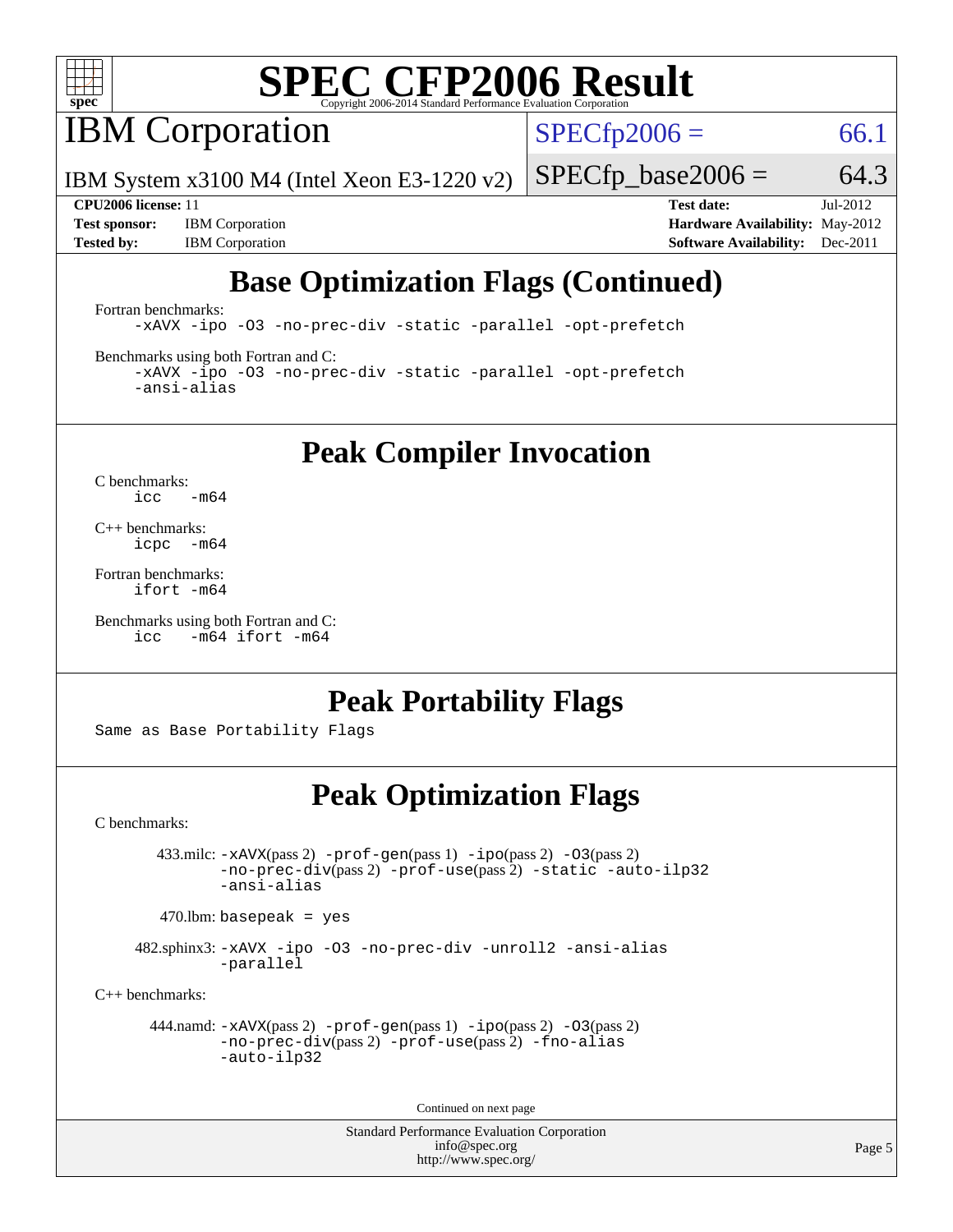

**IBM** Corporation

 $SPECfp2006 = 66.1$  $SPECfp2006 = 66.1$ 

IBM System x3100 M4 (Intel Xeon E3-1220 v2)

**[Tested by:](http://www.spec.org/auto/cpu2006/Docs/result-fields.html#Testedby)** IBM Corporation **[Software Availability:](http://www.spec.org/auto/cpu2006/Docs/result-fields.html#SoftwareAvailability)** Dec-2011

**[CPU2006 license:](http://www.spec.org/auto/cpu2006/Docs/result-fields.html#CPU2006license)** 11 **[Test date:](http://www.spec.org/auto/cpu2006/Docs/result-fields.html#Testdate)** Jul-2012 **[Test sponsor:](http://www.spec.org/auto/cpu2006/Docs/result-fields.html#Testsponsor)** IBM Corporation **[Hardware Availability:](http://www.spec.org/auto/cpu2006/Docs/result-fields.html#HardwareAvailability)** May-2012

 $SPECTp\_base2006 = 64.3$ 

## **[Peak Optimization Flags \(Continued\)](http://www.spec.org/auto/cpu2006/Docs/result-fields.html#PeakOptimizationFlags)**

```
 447.dealII: basepeak = yes
       450.soplex: basepeak = yes
     453.povray: -xAVX(pass 2) -prof-gen(pass 1) -ipo(pass 2) -03(pass 2)
               -no-prec-div(pass 2) -prof-use(pass 2) -unroll4 -ansi-alias
Fortran benchmarks: 
      410.bwaves: -xAVX -ipo -O3 -no-prec-div -opt-prefetch -parallel
               -static
      416.gamess: -xAVX(pass 2) -prof-gen(pass 1) -ipo(pass 2) -O3(pass 2)
               -no-prec-div(pass 2) -prof-use(pass 2) -unroll2
               -inline-level=0 -scalar-rep- -static
      434.zeusmp: basepeak = yes
      437.leslie3d: basepeak = yes
  459.GemsFDTD: -xAVX(pass 2) -prof-gen(pass 1) -ipo(pass 2) -O3(pass 2)
               -no-prec-div(pass 2) -prof-use(pass 2) -unroll2
               -inline-level=0 -opt-prefetch -parallel
        465.tonto: -xAVX(pass 2) -prof-gen(pass 1) -ipo(pass 2) -O3(pass 2)
               -no-prec-div(pass 2) -prof-use(pass 2) -inline-calloc
               -opt-malloc-options=3-auto-unroll4
Benchmarks using both Fortran and C: 
     435.gromacs: basepeak = yes
 436.cactusADM: basepeak = yes 454.calculix: -xAVX -ipo -O3 -no-prec-div -auto-ilp32 -ansi-alias
        481 \text{.m}: basepeak = yes
```
The flags files that were used to format this result can be browsed at <http://www.spec.org/cpu2006/flags/Intel-ic12.1-official-linux64.20111122.html> <http://www.spec.org/cpu2006/flags/IBM-Platform-Flags-V1.2-IVB-A.html>

You can also download the XML flags sources by saving the following links: <http://www.spec.org/cpu2006/flags/Intel-ic12.1-official-linux64.20111122.xml> <http://www.spec.org/cpu2006/flags/IBM-Platform-Flags-V1.2-IVB-A.xml>